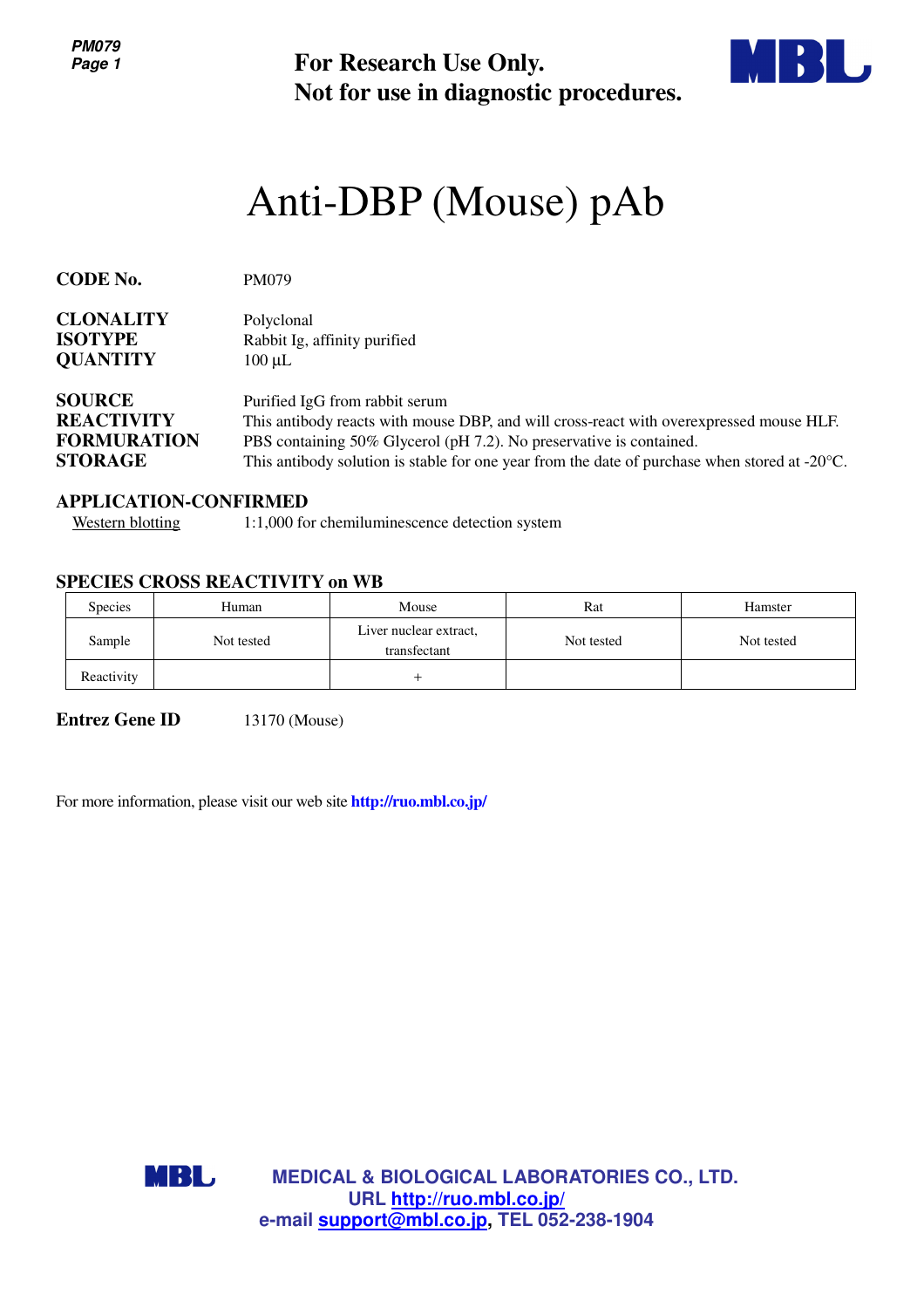**PM079 Page 2**

# **RELATED PRODUCTS**

| Antibodies          |                                            |
|---------------------|--------------------------------------------|
| D333-3              | Anti-CLOCK (Mouse) mAb (CLSP3)             |
| D334-3              | Anti-CLOCK (Mouse) mAb (CLNT1)             |
| D <sub>335</sub> -3 | Anti-BMAL1 (Mouse) mAb (B1BH2)             |
| D349-3              | Anti-CLOCK (Mouse) mAb (CLSP4)             |
| <b>PM079</b>        | Anti-DBP (Mouse) pAb                       |
| CY-P1016            | Anti-SIRT1 pAb                             |
| <b>RN032P</b>       | Anti-CIRBP pAb                             |
| <b>PM075</b>        | Anti-GNAT2 (Zebrafish) pAb                 |
|                     |                                            |
| Kits                |                                            |
| CY-1151             | CycLex <sup>®</sup> SIRT1/Sir2 Deacetylase |
|                     | Fluorometric Assay Kit                     |
| CY-1152             | CycLex <sup>®</sup> SIRT2 Deacetylase      |
|                     | Fluorometric Assay Kit                     |

CY-1173 CycLex<sup>®</sup> CaM-kinase II Assay Kit

Recombinant proteins (Human, Active)

CY-E1151 NAD<sup>+</sup>-Dependent Deacetylase SIRT1

CY-E1152 NAD<sup>+</sup> -Dependent Deacetylase SIRT2

CY-E1173 CaM-kinase II Positive Control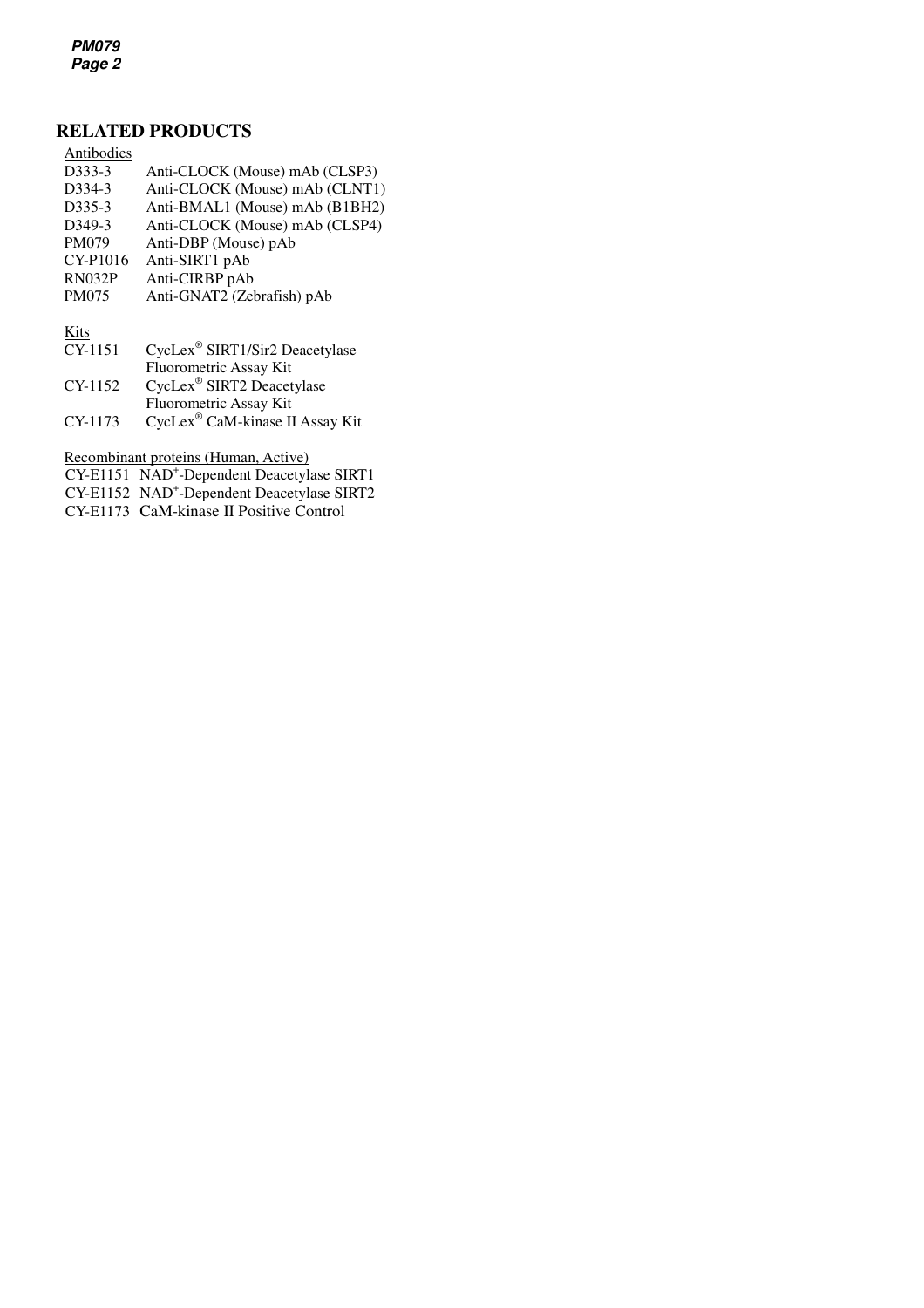## **SDS-PAGE & Western blotting**

#### Example of protocol for tissue samples

- 1) Mix 10 µL of Mouse liver nuclear extract with 10 µL of Laemmli's sample buffer.
- 2) Boil the sample for 5 min. and centrifuge. Load 20 µL of the sample per lane in a 1-mm-thick SDS-polyacrylamide gel (12.5% acrylamide) for electrophoresis.
- 3) Blot the protein to a polyvinylidene difluoride (PVDF) membrane at 300 mA for 1 hr. in a wet transfer system (Transfer Buffer: 25 mM Tris, 190 mM glycine, 20% MeOH). See the manufacturer's manual for precise transfer procedure.
- 4) To reduce nonspecific binding, soak the membrane in 1% skimmed milk (in TBS, pH 7.2) for 1 hr. at room temperature.
- 5) Incubate the membrane with primary antibody diluted with 1% skimmed milk (in TBS, pH 7.2) as suggested in the **APPLICATION** for 2 hr. at room temperature or overnight at 4°C. (The concentration of antibody will depend on the conditions.)
- 6) Wash the membrane 3 times for 2 min., 5 min. and 10 min. each with 1% skimmed milk (in TBS, pH 7.2).
- 7) Incubate the membrane with the 1:5,000 anti-IgG (Rabbit) pAb-HRP diluted with 1% skimmed milk (in TBS, pH 7.2) for 2 hr. at room temperature or overnight at 4°C.
- 8) Wash the membrane 3 times for 2 min., 5 min. and 10 min. each with TBS-T [0.05% Tween-20 in TBS].
- 9) Wash the membrane 1 time for 2 min. with TBS.
- 10) Wipe excess buffer on the membrane, and then incubate it with appropriate chemiluminescence reagent for 1 min. Remove extra reagent from the membrane by dabbing with paper towel, and seal it in plastic wrap.
- 11) Expose to an X-ray film in a dark room for 3 min. Develop the film as usual. The condition for exposure and development may vary.

(Positive controls for Western blotting; Mouse liver nuclear extracts)



### **Western blot analysis of mouse DBP**

- Lane 1: Flag-tagged mouse DBP
- Lane 2: Mouse liver nuclear extracts (ZT6)
- Lane 3: Mouse liver nuclear extracts (ZT12)
- Lane 4: Mouse liver nuclear extracts (ZT18)
- Lane 5: Mouse liver nuclear extracts (ZT24)

Immunoblotted with Anti-DBP (Mouse) pAb (PM079)

Data was kindly provided by Ms. Rina Nunokawa, Dr. Hikari Yoshitane, and Dr. Yoshitaka Fukada. (Department of Biophysics and Biochemistry, Graduate School of Science, University of Tokyo)